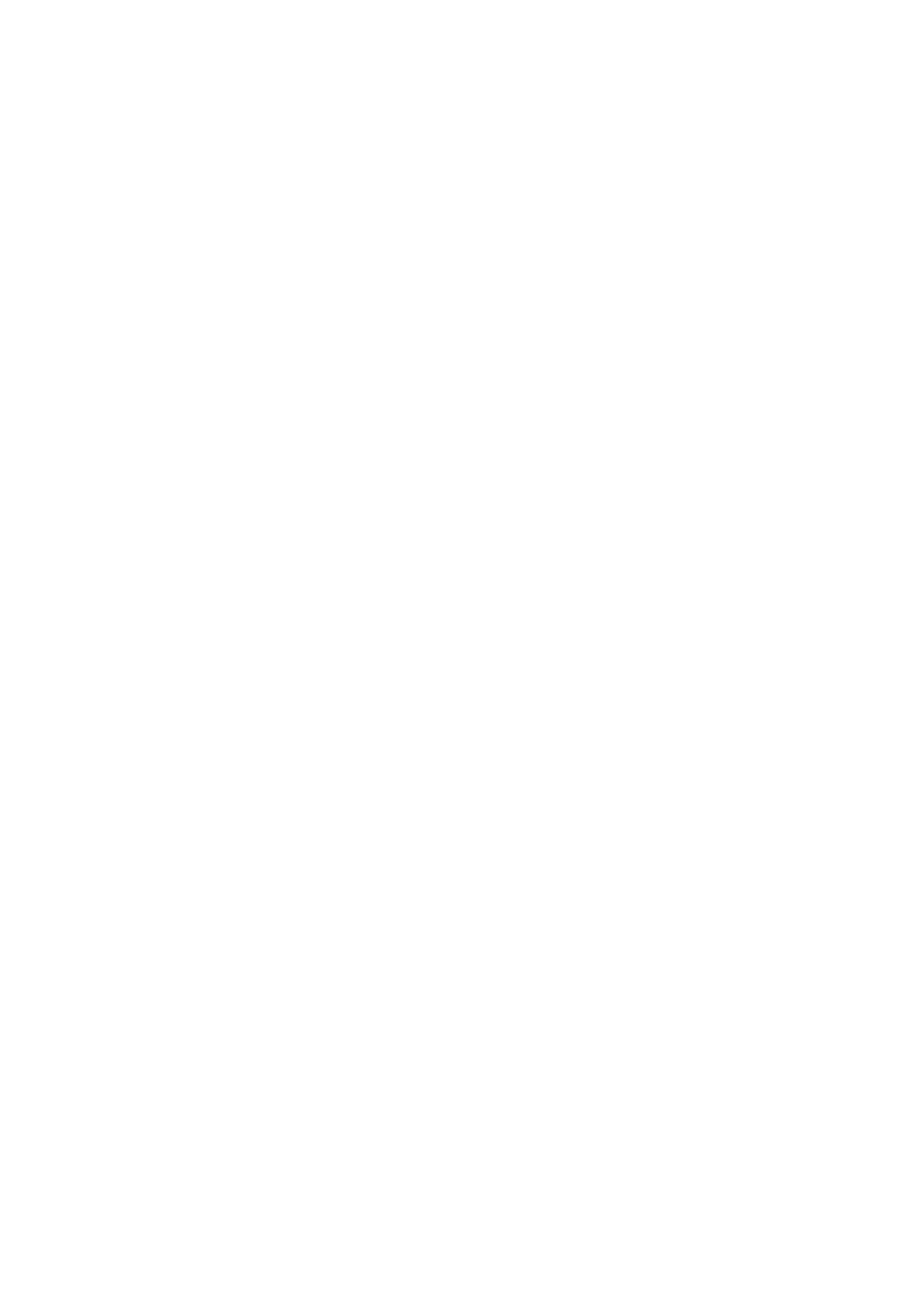## **Introduction**

This is the Policy Document for your An Post Insurance Funeral Insurance, underwritten by New Ireland.

Together with the Policy Schedule and any endorsments to this policy, it contains the details of your policy and the conditions and rules which set out how the policy works.

The policy is a legal document and should be kept in a safe place. It would also be useful if your solicitor, a relative or a friend knows where it is kept.

New Ireland Assurance Company plc is regulated by the Central Bank of Ireland and is a member of Bank of Ireland Group.



Comhlucht na hÉireann um Árachas, cpt/New Ireland Assurance Company plc Registered in Dublin, Ireland, Registered No.7336. Registered Office: 5-9 South Frederick Street, Dublin 2.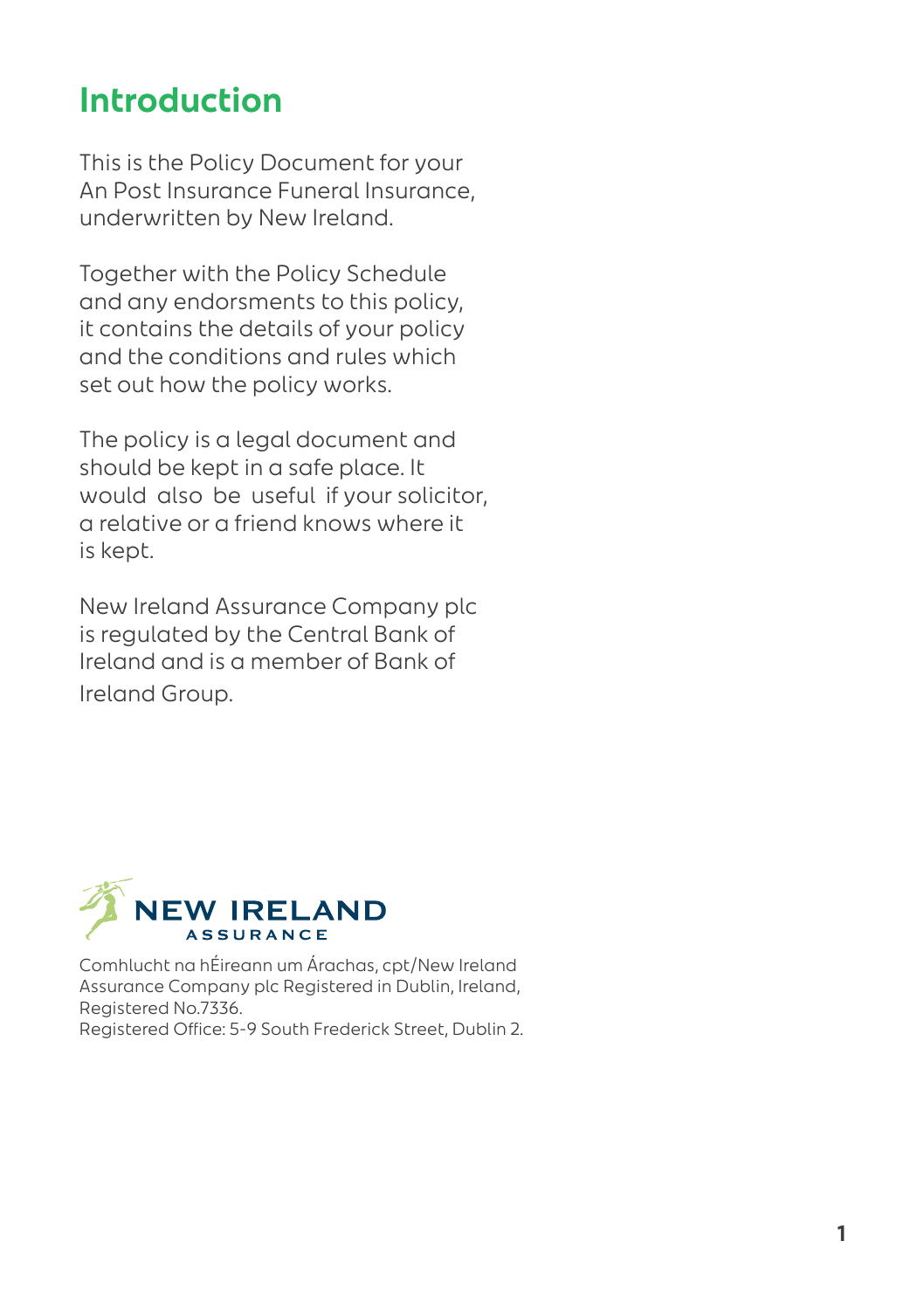## **Contents**

|                                  | Page |
|----------------------------------|------|
| <b>Definitions</b>               | 3    |
| <b>Conditions</b>                | 4    |
| <b>Legal Basis</b>               | 4    |
| <b>Premiums</b>                  | 4    |
| When the benefit becomes payable | 6    |
| <b>Travel Accident Benefit</b>   | 6    |
| <b>Making a Claim</b>            | 7    |
| <b>Misrepresentation</b>         | 7    |
| <b>Complaints</b>                | 8    |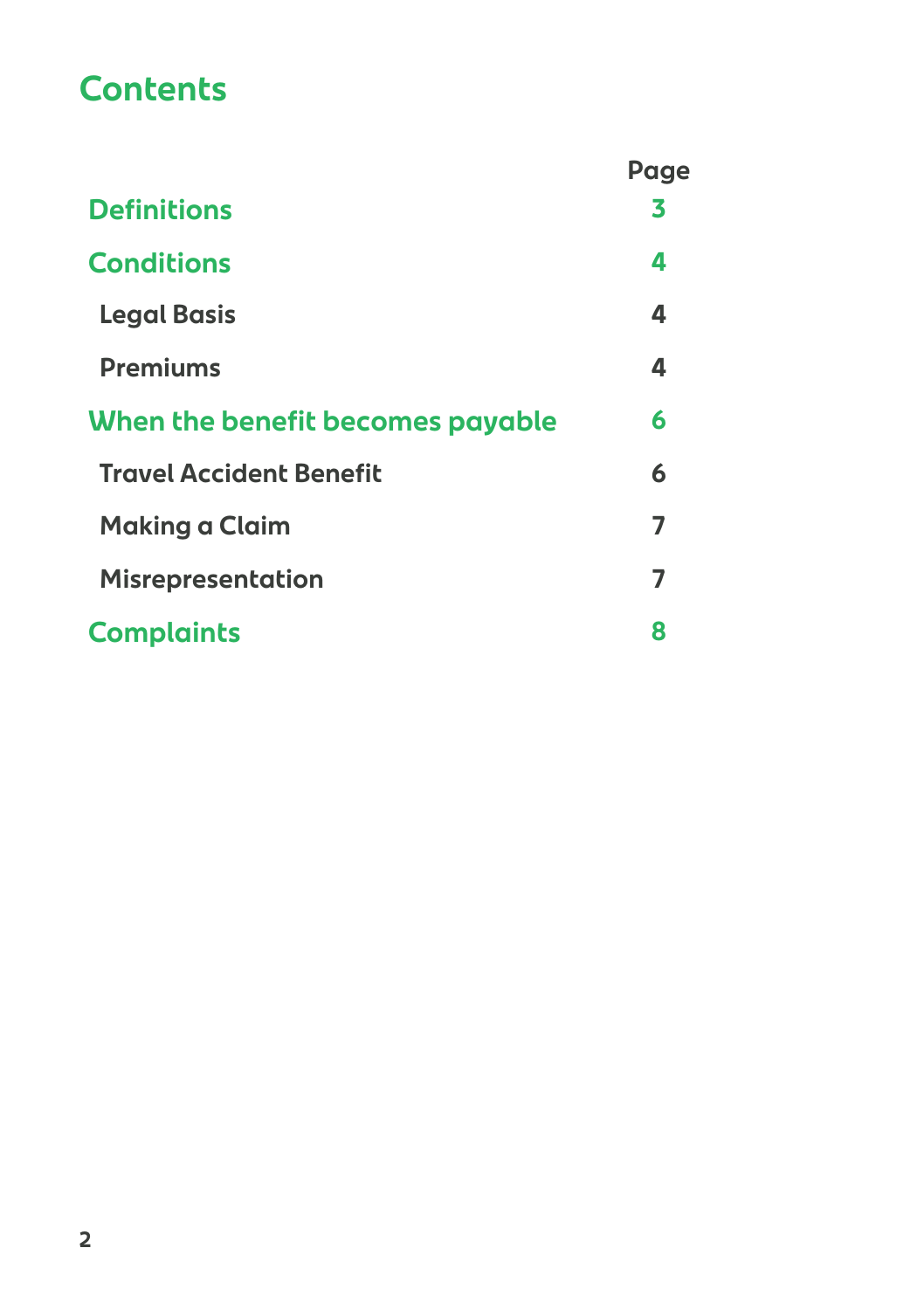# **Definitions**

### **Funeral Insurance Policy**

In order to help you to understand this policy we have included a commentary which appears in italics. The commentary is not part of the legal wording of the policy.

### **Definitions**

The phrases defined here are used throughout the policy – each time one of these phrases appears it has the same meaning.

#### **Application**

The completed application and/ or all the information provided by the Life Assured in connection with this policy before the policy starts or policy documents are issued if later and any declarations signed by the Life Assured.

#### **Commencement Date**

The date that the cover provided by the policy starts.

### **Life Assured**

The person whose life is assured by the policy. The Life Assured is named in the Policy Schedule.

#### **New Ireland Assurance Company plc**

The Company that has issued the policy. Wherever the words "we","us","New Ireland" and "the Company" are used in the policy they refer to New Ireland Assurance Company plc. New Ireland Assurance Company plc is regulated by the Central Bank of Ireland and is a member of Bank of Ireland Group.

#### **Premium**

The amount stated in the Policy Schedule, payable to New Ireland on the dates specified.

#### **Policyholder**

The person with whom the contract of assurance is made and who is responsible for the payment of the Premiums. Wherever the words "you" and "your" are used in the policy they refer to the Policyholder. The Policyholder is named in the Policy Schedule.

#### **Policy Schedule**

The Policy Schedule forms part of the policy, and contains details about the Policyholder, the Life Assured, the Sum Assured and the Premiums.

#### **Sum Assured**

The amount shown in the Policy Schedule, which New Ireland will pay on the death of the Life Assured in accordance with these conditions.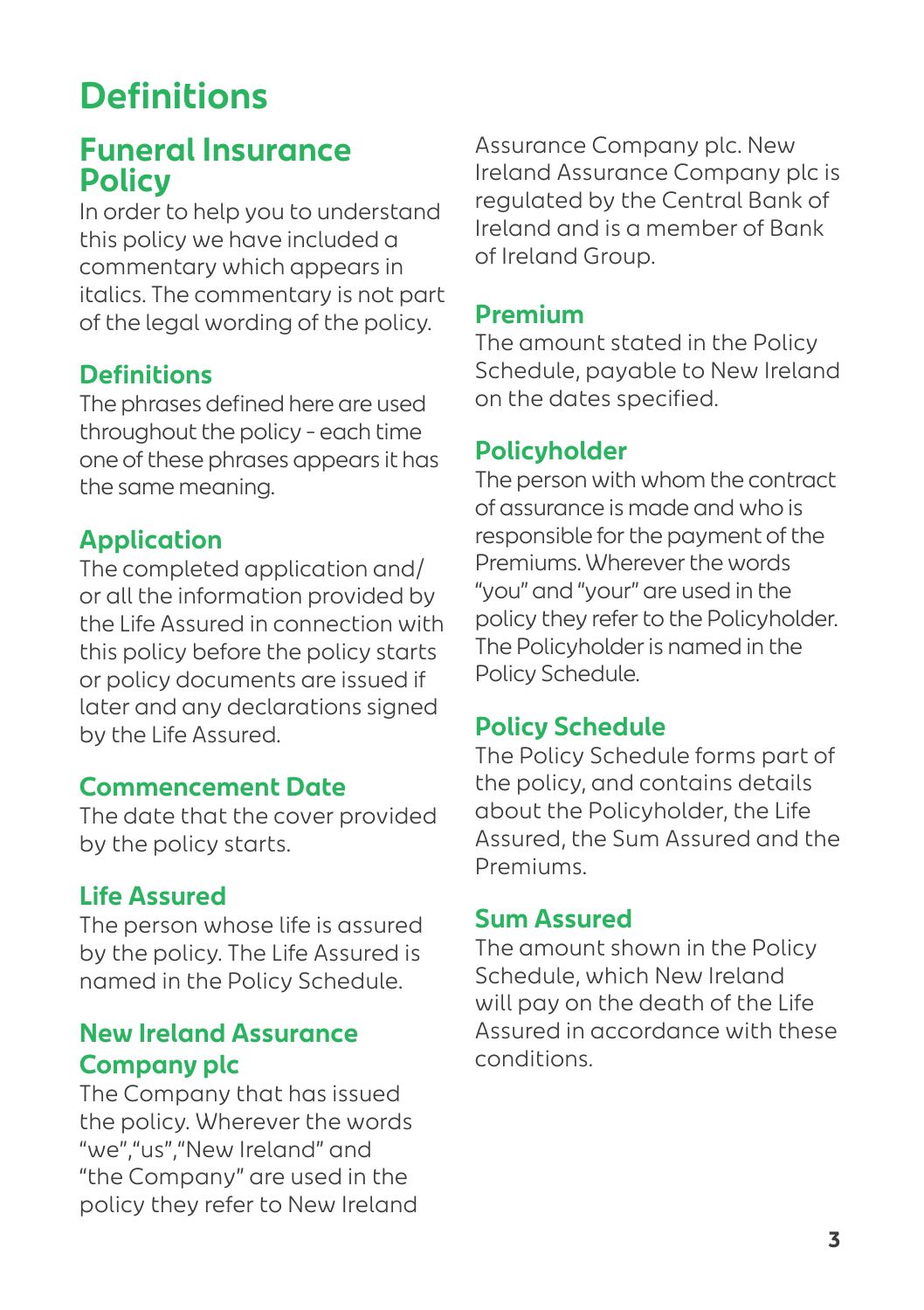## **Conditions**

**This section outlines the rules that govern how the policy works.**

#### **Legal Basis**

The contract with New Ireland Assurance is a legal agreement and consists of:

- **•** the Application (including any recorded telephone calls) completed by the Life Assured;
- **•** any other form or questionnaire related to the Application;
- **•** any other written information received from or on behalf of the Life Assured related to the Application;
- **•** this policy document which sets out the policy conditions;
- **•** the Policy Schedule;
- **•** changes in the policy conditions or Policy Schedule notified to the Life Assured (these are called endorsements); and
- **•** any Policy Schedule of revised terms issued by the Company to the Life Assured.

This policy document contains all the terms of the contract and we accept liability only in accordance with its terms.

If there is any misrepresentation in the Application, then the conditions under **Misrepresentation** on page 7 will apply.

The policy is governed by the laws of Ireland. The courts of Ireland

shall have exclusive jurisdiction in relation to all matters arising under or in connection with the policy. New Ireland will, subject to the payment of the Premiums and the policy terms and conditions, pay the benefits provided by the policy.

The policy and the benefits payable under it are based on current legislation, including current taxation legislation. If there is any change in the taxation or other legislation affecting the policy we will make such alterations to the terms of the policy as, in New Ireland's opinion, are necessary to take account of such changes.

Any assignments of the policy to a third party must be notified to New Ireland at 5-9 South Frederick Street, Dublin 2.

#### **Premiums How and when you must pay your Premiums.**

The amount of Premium, the method of payment, and the date each payment is due are set out in the Policy Schedule. Premiums are payable up to the anniversary of the Commencement Date which immediately precedes the 85th birthday of the Life Assured.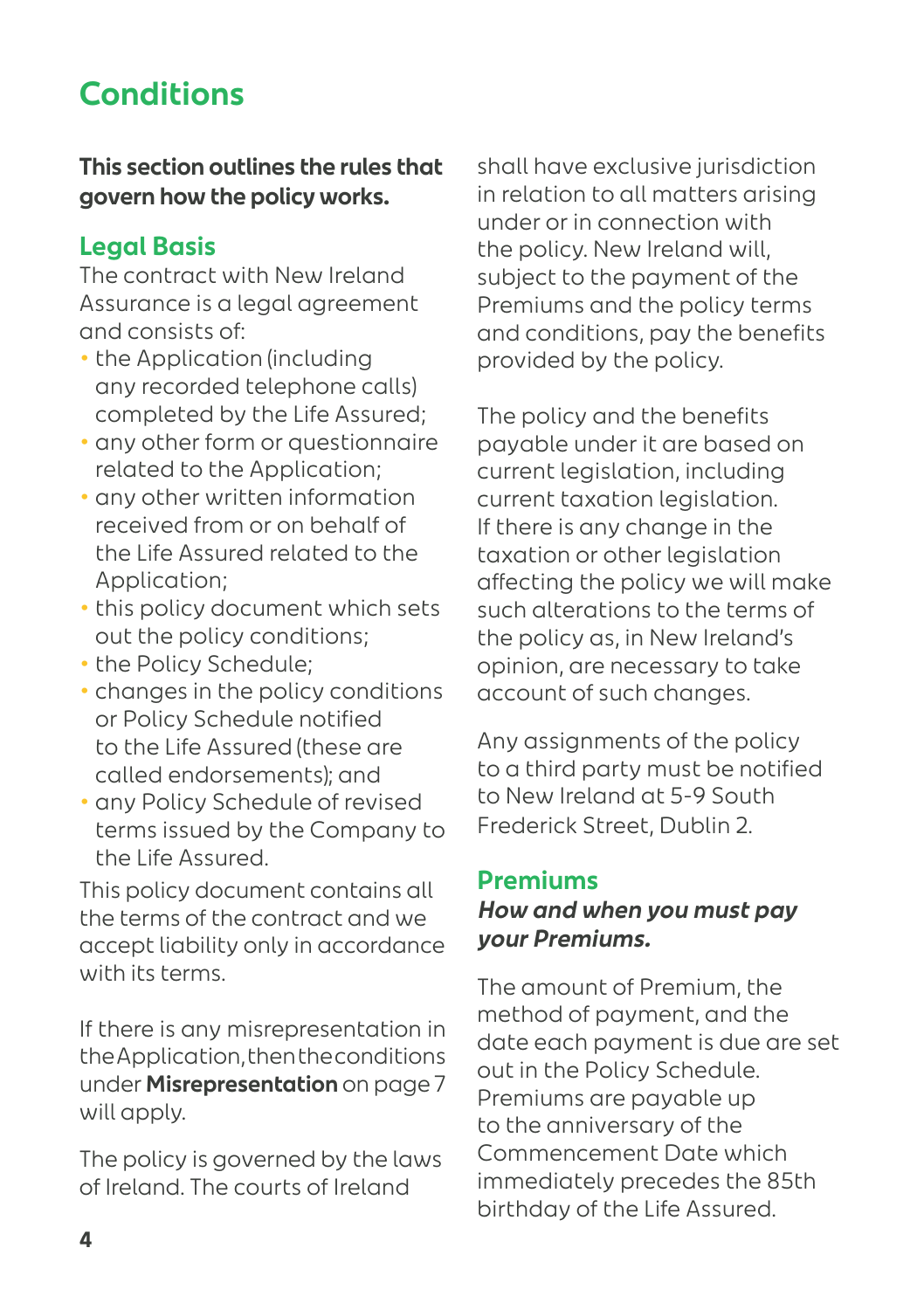The last date on which Premiums are due is shown in the Policy Schedule. Once the last Premium due is paid, the policy then continues until the death of the Life Assured.

### **What happens if you do not pay your Premiums when due?**

New Ireland allows one calendar month's grace for late payment of Premiums. If a claim arises under the policy during the period allowed for late payment of Premiums, the amount of outstanding Premiums will be deducted from any benefit payable.

If the Premiums due are not paid by the end of the month allowed for late payment, the policy will automatically lapse and no benefit will be paid on the death of a Life Assured.

If the policy lapses you may apply to have it reinstated within one month of the date of lapse. Reinstatement will be at the Company's discretion and will require payment of all outstanding Premiums.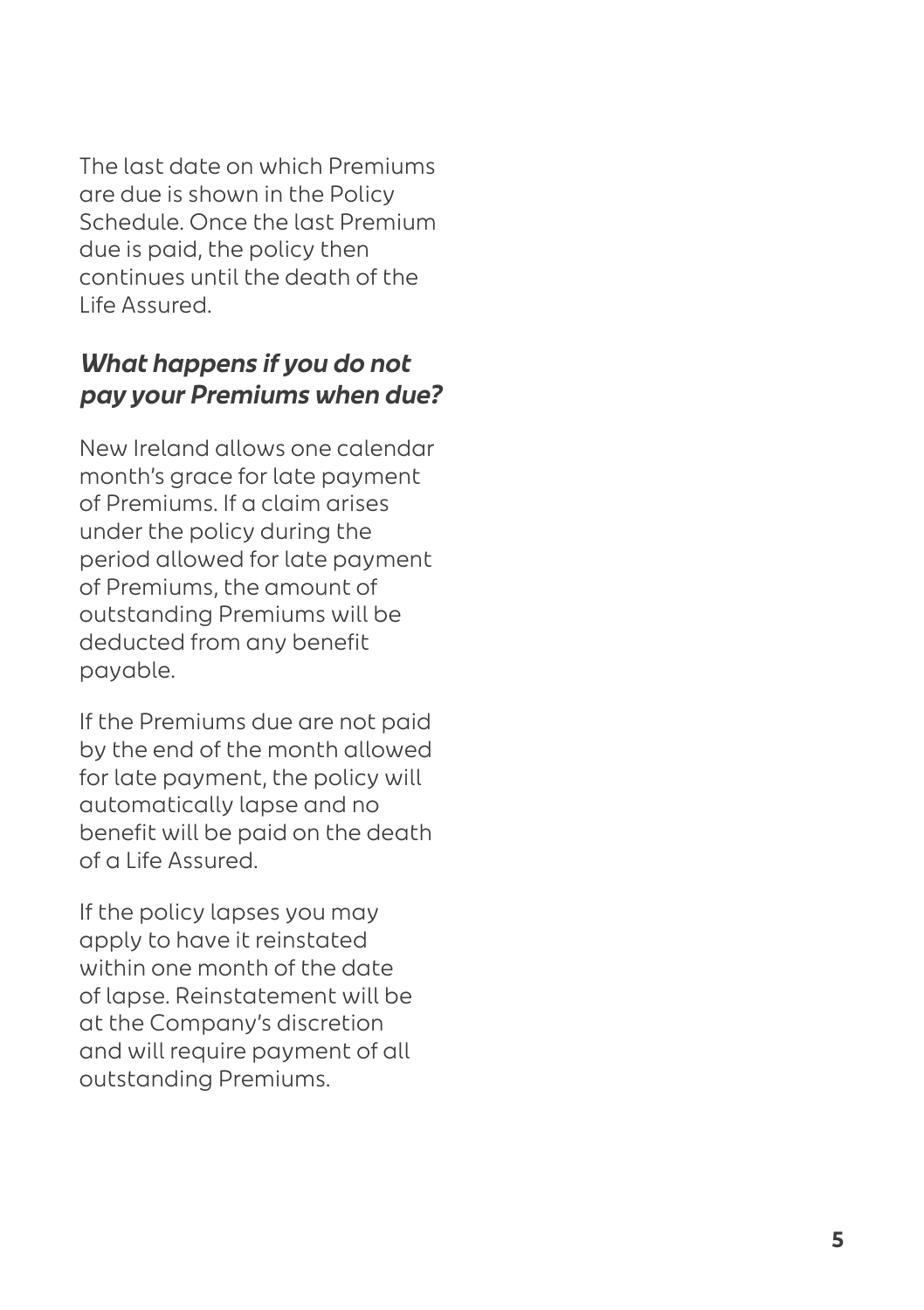## **When the benefit becomes payable**

### **When the benefit becomes payable**

The Sum Assured is payable on the death of the Life Assured after the second policy anniversary.

If the Life Assured dies in the first two years following the Commencement Date, the benefit payable will instead be equal to the total Premiums paid by the Policyholder to the policy.

**Note:** The maximum amount of life cover that you can take out with us is €30,000. This limit applies to the total amount of cover if you have more than one An Post Insurance Funeral Insurance policy underwritten by New Ireland. We may reduce any An Post Insurance Funeral Insurance policies you have so that total life cover does not exceed €30,000 or we may cancel any An Post Insurance Funeral Insurance policies you have that brings life cover over this limit.

#### **Travel Accident Benefit What happens if death occurs as a result of a travel accident?**

If the death of the Life Assured occurs as a result of a travel accident at any time after the Commencement Date while Premiums are being paid, the amount payable will be double the Sum Assured (without the reduced Sum Assured in the first two years applying).

The travel accident benefit will only be payable if the death of the Life Assured occurs within three months from injuries sustained while travelling in a private car; as a pedestrian in a motor accident; or as a fare paying passenger by road, rail, sea or air; and in the opinion of the Company results solely and directly from bodily injury caused by external violent, visible and accidental means, totally independent of any physical or mental illness or infirmity.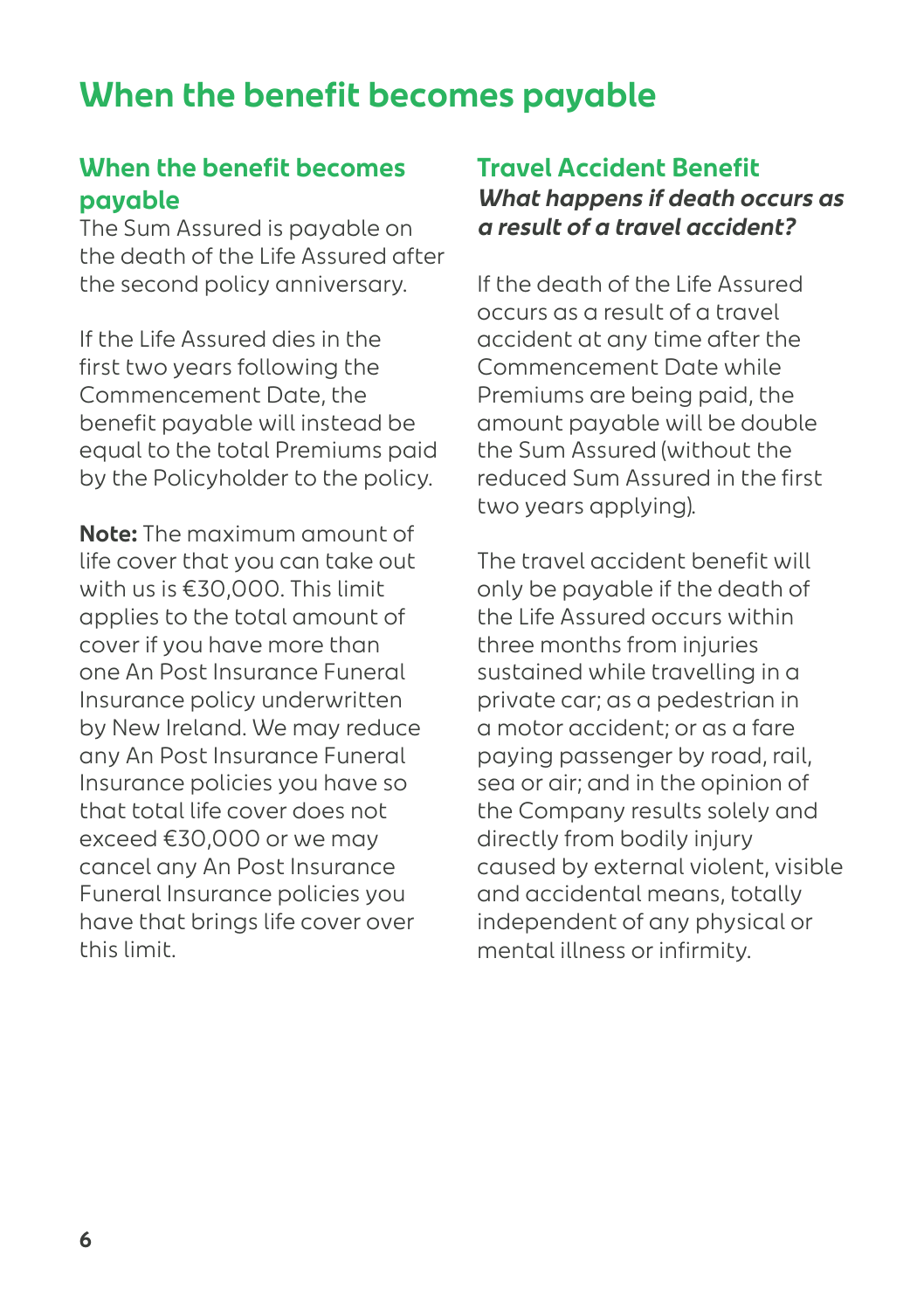### **Making a claim**

#### **The information we need in order to pay a claim**

New Ireland will require the following to be presented to it with any claim for payment of benefit:

- **•** This policy including the Policy Schedule;
- **•** Proof of identity and of the right to receive benefits from the policy;
- **•** If the policy has been assigned to another person or organisation, the documents relating to the transfer;
- **•** The Life Assured's birth and death certificates and, if the Life Assured's name has changed, the marriage certificate or other relevant document.

All certificates, documents and proofs must be provided free of expense to New Ireland.

#### **Misrepresentation**

**What happens if the information given to New Ireland is incorrect or incomplete?**

For the policy to be valid, we require all questions asked by us to be answered fully, honestly and carefully.

Furthermore, if

- **•** New Ireland is not made aware of any changes to the answers given, before the policy starts or policy documents are issued if later, or
- **•** if there is any misrepresentation or failure to provide requested information by or on behalf of the Life Assured,

then New Ireland may:

- **•** cancel the policy from the start, and/or
- **•** refuse to pay any claim, and/or
- **•** reduce the amount of any claim, and/or
- **•** reduce the amount of cover.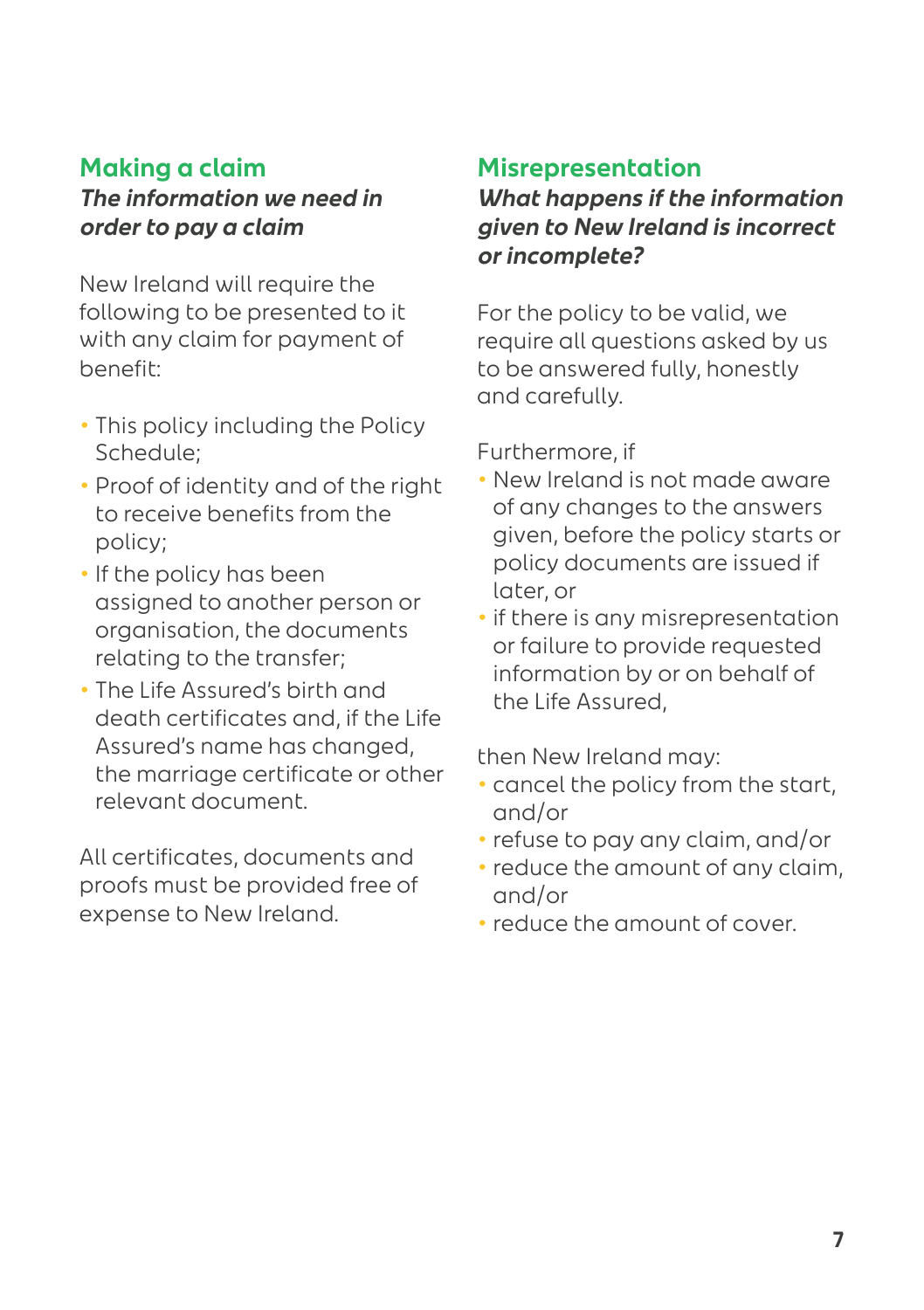## **Complaints**

#### **What happens if a disagreement arises between you and New Ireland?**

If you have any complaint about this policy you should contact the Complaints Department, New Ireland Assurance, 5-9 South Frederick Street, Dublin 2.

Complaints and disputes arising in connection with your policy, which cannot be resolved within the Company's internal complaints handling procedure may be referred to the Financial Services and Pensions Ombudsman. Details of the services provided by the Financial Services and Pensions Ombudsman may be obtained at www.fspo.ie, from An Post Insurance or New Ireland.